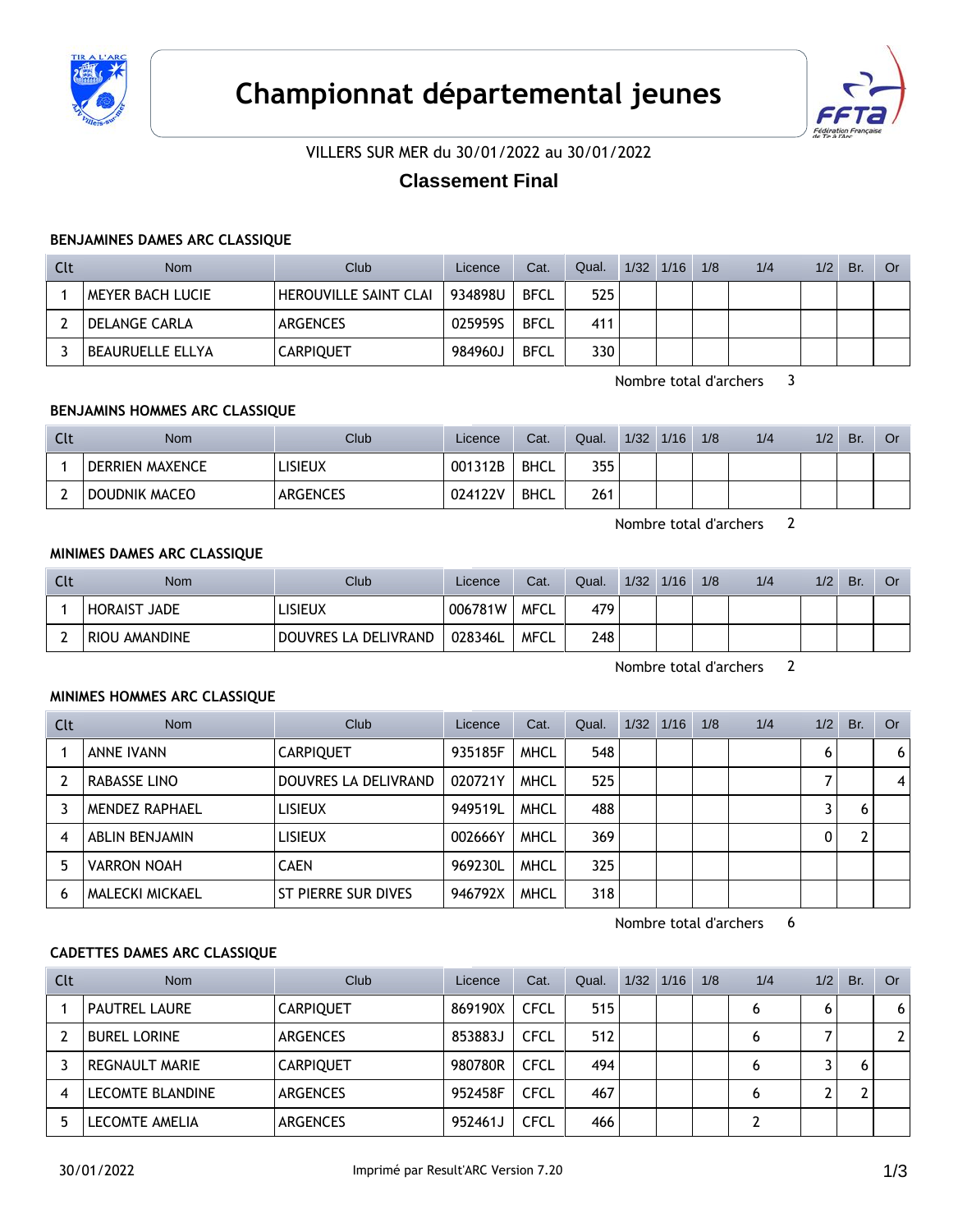| Ex | <b>BUHOUR-FREMONT CELIA</b> | ARGENCES                    | 971124V | CFCL | 235 |  |  |  |  |
|----|-----------------------------|-----------------------------|---------|------|-----|--|--|--|--|
|    | MALECKI MORGANE             | <b>IST PIERRE SUR DIVES</b> | 946797C | CFCL | 307 |  |  |  |  |
| Ex | Dupuis Lilou                | LISIEUX                     | 965201G | CFCL | 215 |  |  |  |  |

Nombre total d'archers 8

## **CADETS HOMMES ARC CLASSIQUE**

| <b>Nom</b>            | Club                  | Licence | Cat.        | Qual. | 1/32 | 1/16 | 1/8 | 1/4 | 1/2 | Br. |  |
|-----------------------|-----------------------|---------|-------------|-------|------|------|-----|-----|-----|-----|--|
| LOISEAU HUGO          | FONTENAY LE MARMION   | 929684B | <b>CHCL</b> | 456   |      |      |     |     |     |     |  |
| <b>CHRISTIEN ADAM</b> | HEROUVILLE SAINT CLAI | 886143Z | <b>CHCL</b> | 417   |      |      |     |     |     |     |  |

Nombre total d'archers 2

## **JUNIORS DAMES ARC CLASSIQUE**

| Clt | <b>Nom</b>           | Club                  | Licence | Cat.        | Qual. | $1/32$ $1/16$ | 1/8 | 1/4 | 1/2 | Br. | <b>Or</b> |
|-----|----------------------|-----------------------|---------|-------------|-------|---------------|-----|-----|-----|-----|-----------|
|     | <b>GOBERON SARAH</b> | lisieux               | 920602E | <b>JFCL</b> | 524   |               |     |     |     |     |           |
|     | <b>OSMONT ALICE</b>  | <b>ARGENCES</b>       | 916818S | JFCL        | 517   |               |     |     |     |     |           |
|     | <b>PAILLEUX LYNE</b> | HEROUVILLE SAINT CLAI | 957651A | JFCL        | 406   |               |     |     |     |     |           |

Nombre total d'archers 3

### **JUNIORS HOMMES ARC CLASSIQUE**

| Clt | <b>Nom</b>    | Club             | Licence | Cat.        | Qual. | $1/32$ $1/16$ | 1/8 | 1/4 | 1/2 | Br. | Or |
|-----|---------------|------------------|---------|-------------|-------|---------------|-----|-----|-----|-----|----|
|     | SIMON NICOLAS | <b>CARPIQUET</b> | 865782T | JHCL        | 510   |               |     |     |     |     |    |
|     | roger Jules   | <b>VIRE</b>      | 849202W | <b>JHCL</b> | 457   |               |     |     |     |     |    |
|     | DECAEN ENZO   | lisieux          | 985510G | JHCL        | 392   |               |     |     |     |     |    |

Nombre total d'archers 3

#### **CADETS HOMMES ARC A POULIES**

| Clt | Nom            | <b>Club</b>                | Licence | Cat.        | Qual. | 1/32 | 1/16 | 1/8 | 1/4 | 1/2 | Br. | Or |
|-----|----------------|----------------------------|---------|-------------|-------|------|------|-----|-----|-----|-----|----|
|     | LAVILLE MATHEO | <b>CARPIQUET</b>           | 980776L | <b>CHCO</b> | 525   |      |      |     |     |     |     |    |
|     | LEPETIT KYLIAN | <b>COURSEULLES SUR MER</b> | 890708L | <b>CHCO</b> | 463   |      |      |     |     |     |     |    |

Nombre total d'archers 2

### **JUNIORS HOMMES ARC A POULIES**

| <b>Clu</b> | Nom                    | $C$ lub                                   | Licence | Cat. | Qual. | 1/32 | 1/16 | 1/8 | 1/4 | 1/2 | Br. | Uì |
|------------|------------------------|-------------------------------------------|---------|------|-------|------|------|-----|-----|-----|-----|----|
|            | <b>ENZO</b><br>. ABURE | <b>HEROUVILLE SAINT</b><br>$\sim$<br>CLAI | 841046F | JHCC | 504   |      |      |     |     |     |     |    |

Nombre total d'archers 1

### **JEUNES DAMES ARC NU**

| $\sim$<br>nul. | Nom                      | Club                                   | Licence | Cat.           | Qual. | 1/32 | 1/16 | 1/8 | 1/2 | $\sqrt{2}$<br>17Z | Br. |  |
|----------------|--------------------------|----------------------------------------|---------|----------------|-------|------|------|-----|-----|-------------------|-----|--|
|                | <b>CERISE</b><br>LEMARIE | <b>SUR MER</b><br><b>ERS</b><br>' VIL∟ | 9194121 | $\mathsf{FBB}$ | 416   |      |      |     |     |                   |     |  |

Nombre total d'archers 1